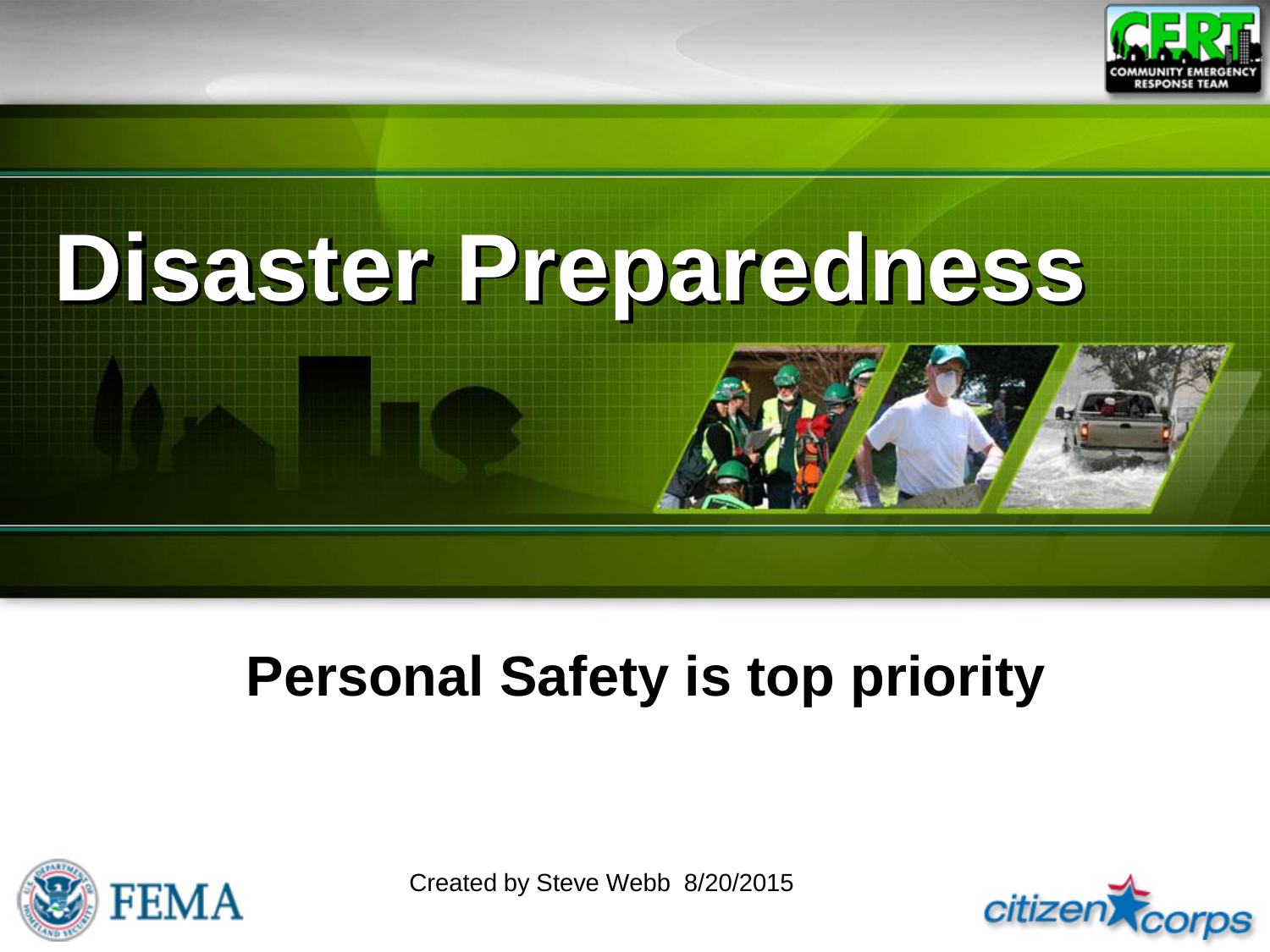#### **Disaster: Any event that overwhelms existing resources to deal with it.**

- **Elements of Disasters**
	- 1) Relatively unexpected. 2) First responders overwhelmed. 3) Lives, health, and the environment are endangered.
- **and Their Impact on the Infrastructure.**
	- The potential effect of extreme emergencies and disasters on transportation; utilities; communication; availability of food, water, shelter and fuel; and emergency services.



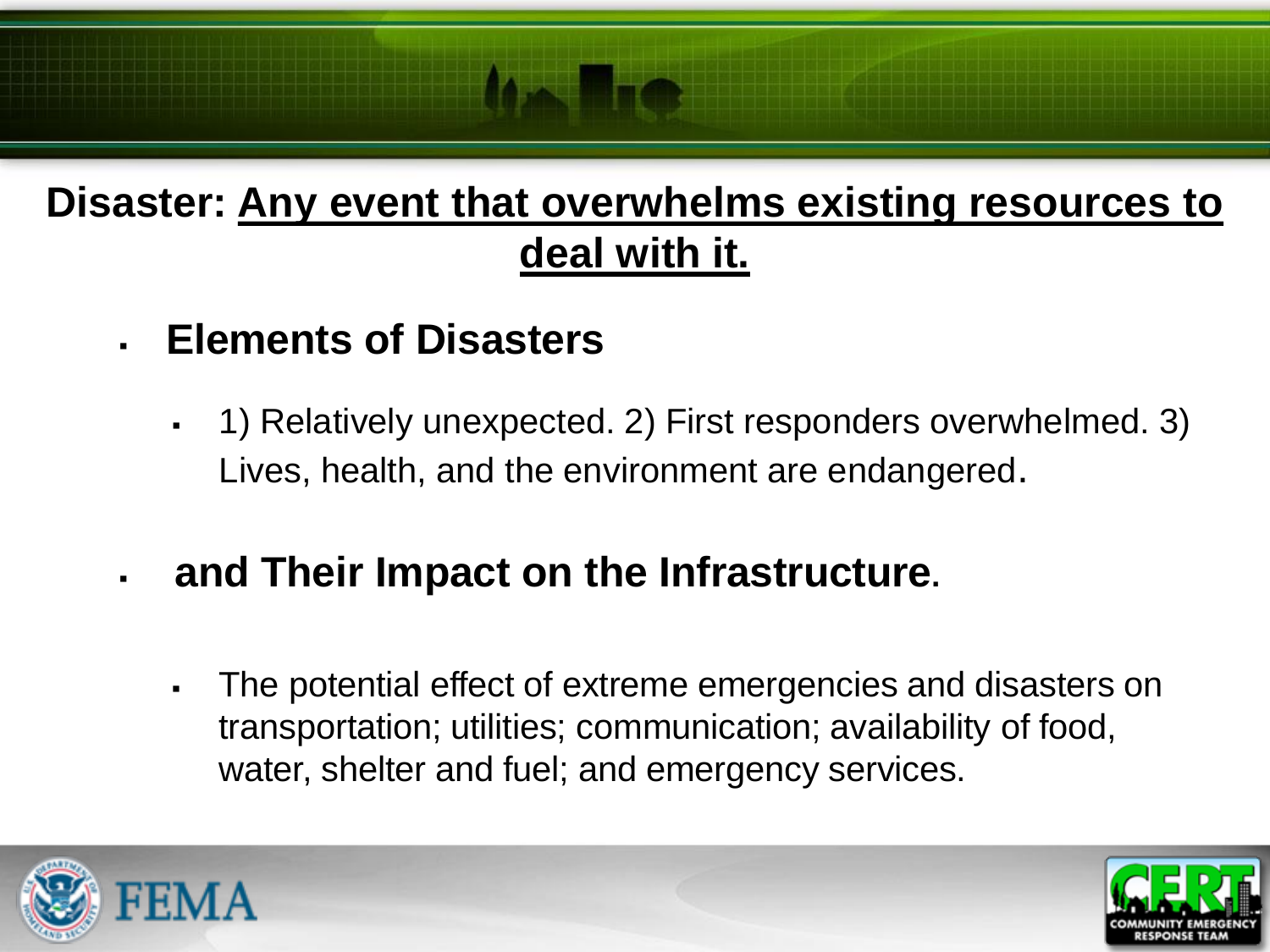#### **Types of Disaster**

- Natural (e.g., earthquakes, wildfires, floods, extreme heat, hurricanes, landslides, thunderstorms, tornadoes, tsunamis, volcanic eruptions, winter storms)
- Man Made--terrorism (using cbrn or explosive weapons), fires, 9/11, Oklahoma bombing
- Technological (e. g., hazardous material spill, nuclear power plant accident, power outages )
- **Describe the types of hazards** most likely to affect our community and their potential impact on people, health, and infrastructure.





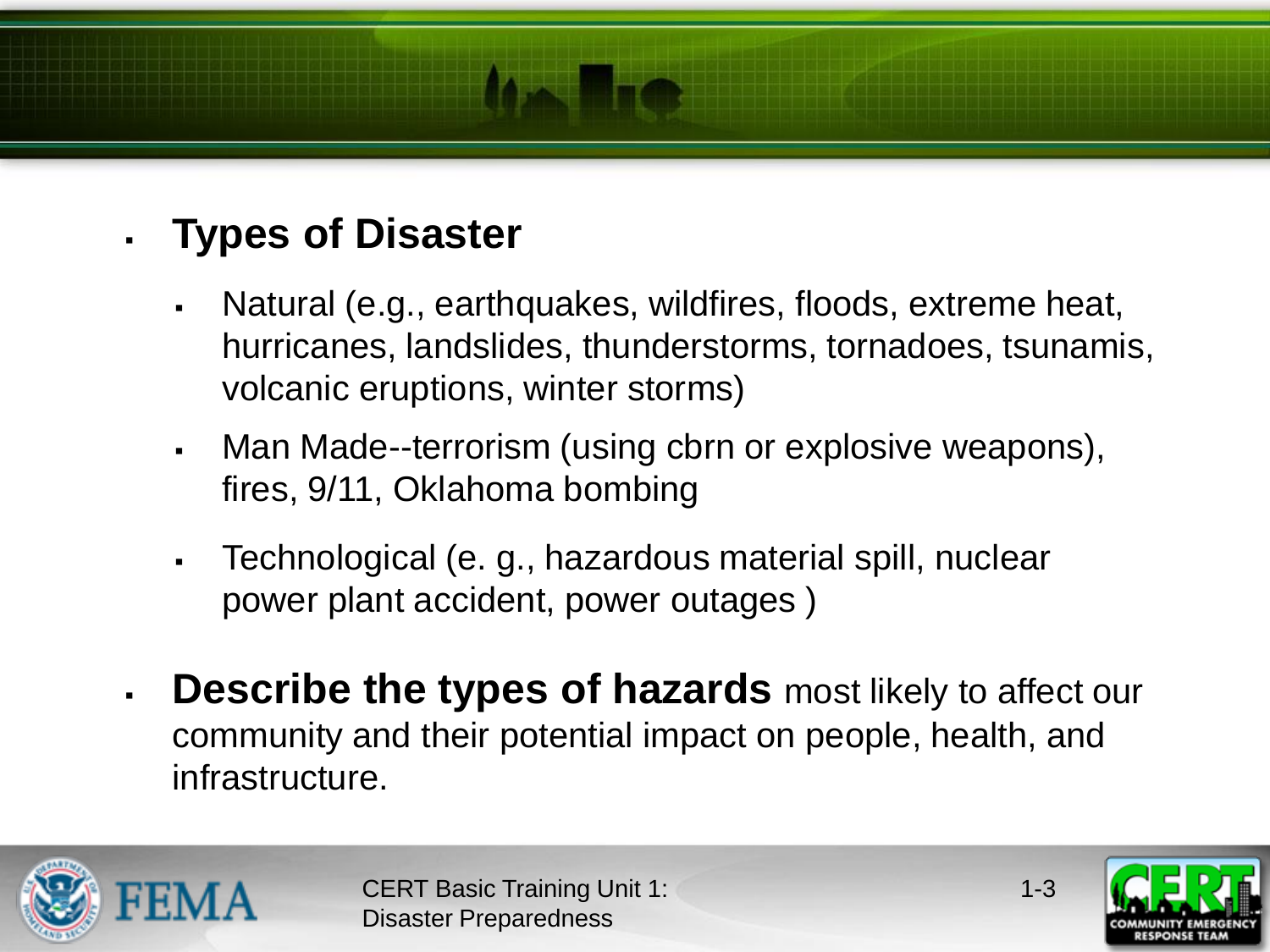- **Roles and Responsibilities for Community Preparedness:** 
	- **Everyone in a community has a role in disaster** preparedness and response True or False?
		- **to include government**
		- community leaders from all sectors
		- and the public



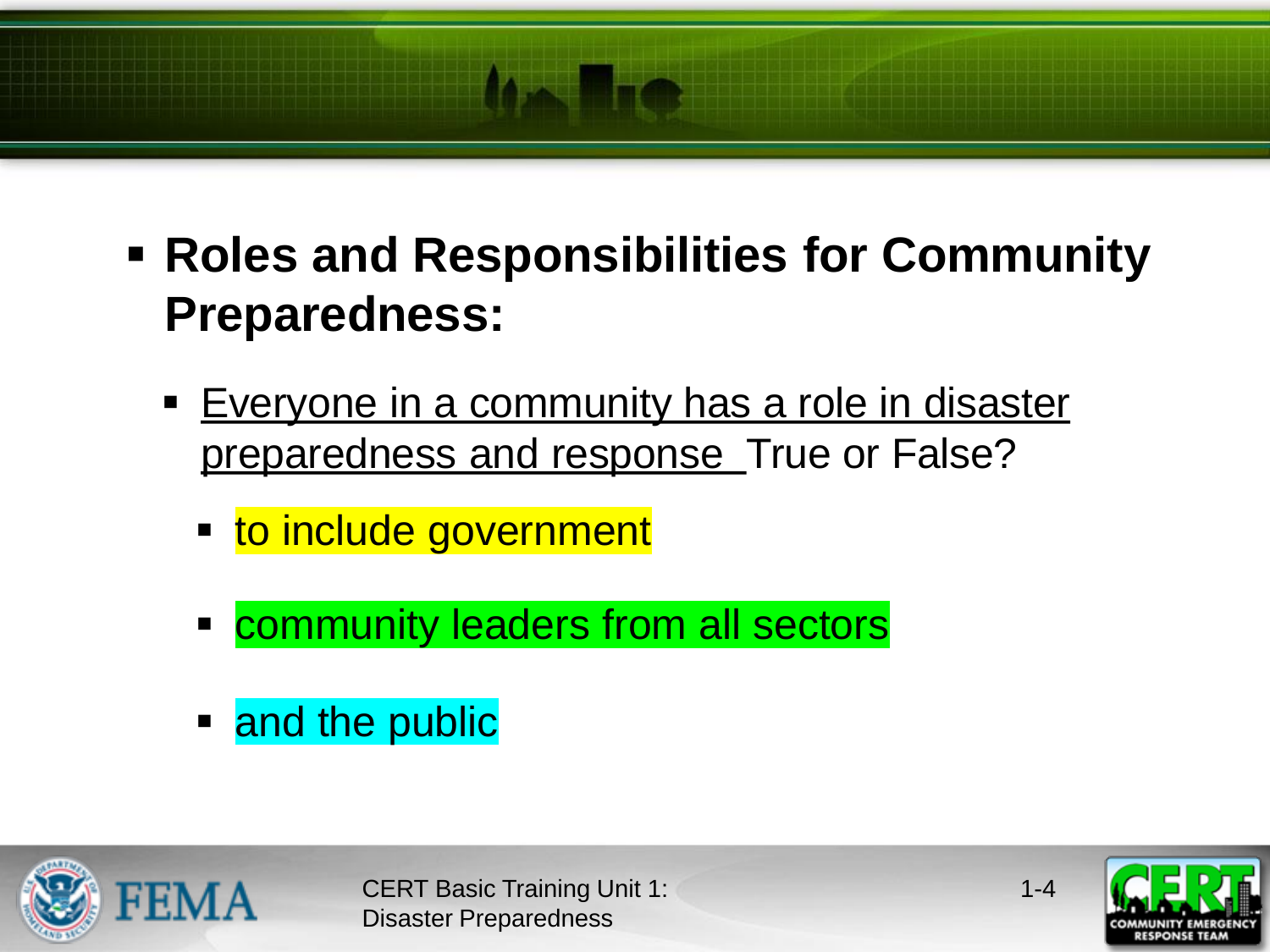### **Government**

- Government has responsibility to:
	- Develop, test, and refine emergency plans
	- **Ensure emergency responders have** adequate skills and resources
	- **Provide services to protect and assist citizens**



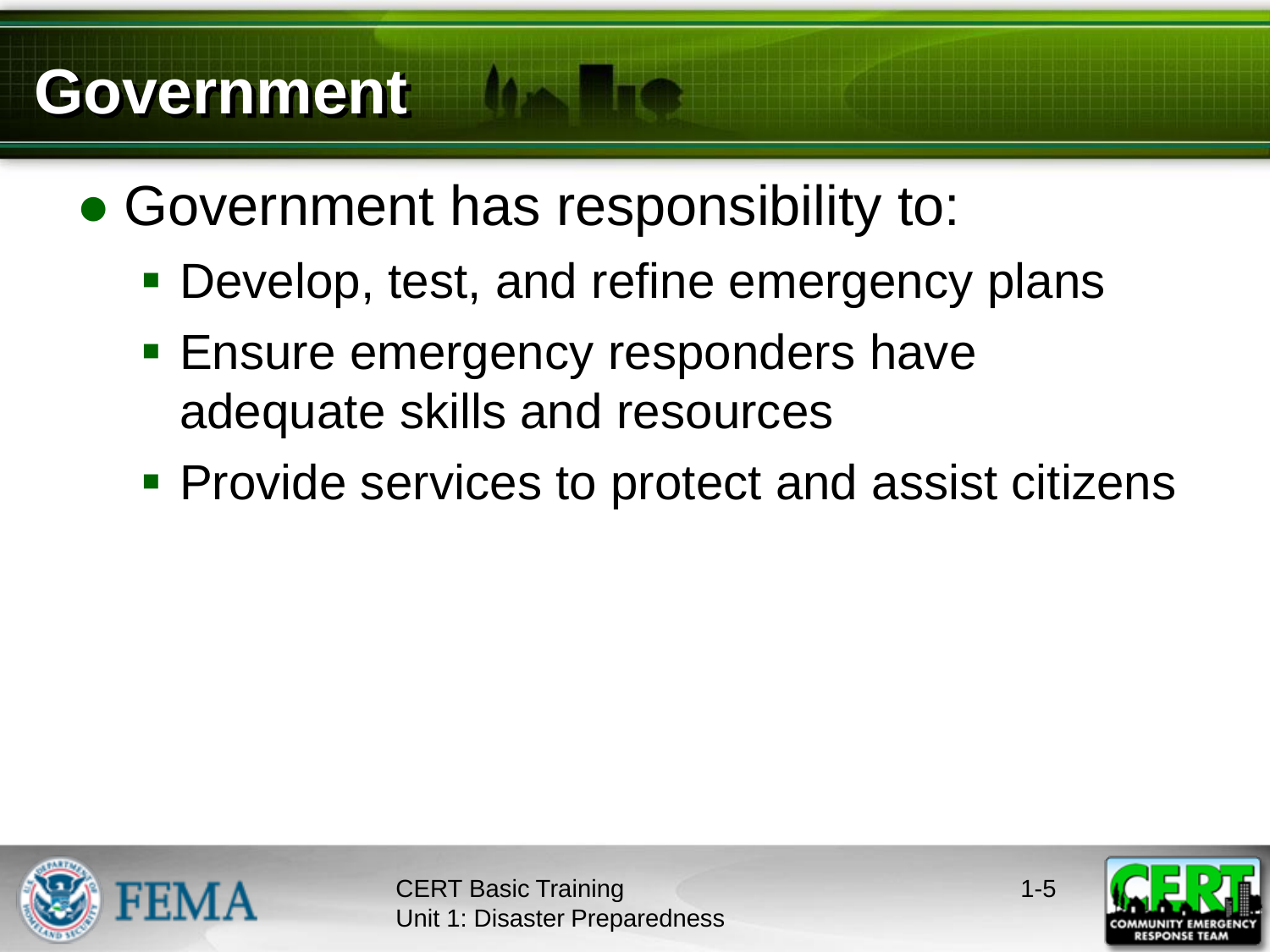### **Community Leaders**

- Have a responsibility to participate in community preparedness
	- Participate on local collaborative planning council
	- **IDENTIFY** and integrate appropriate resources into government plans
	- Ensure that facilities, staff, and customers served are prepared



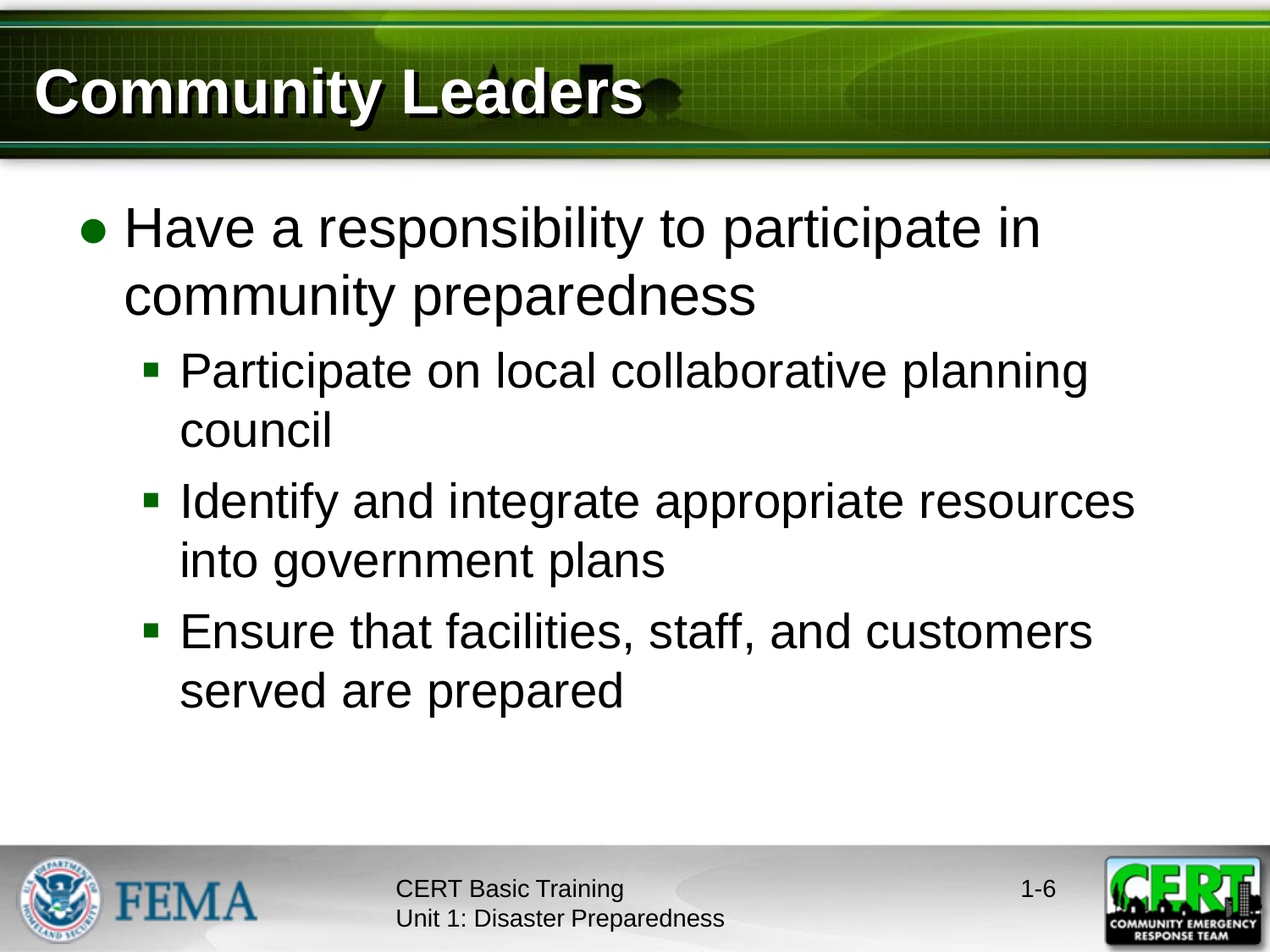### **The Public**

- Learn about community alerts, warnings, and evacuation routes
- Take training
- Practice skills and personal plans
- Network and help others
- Give feedback to community
- Report suspicious activity
- Volunteer



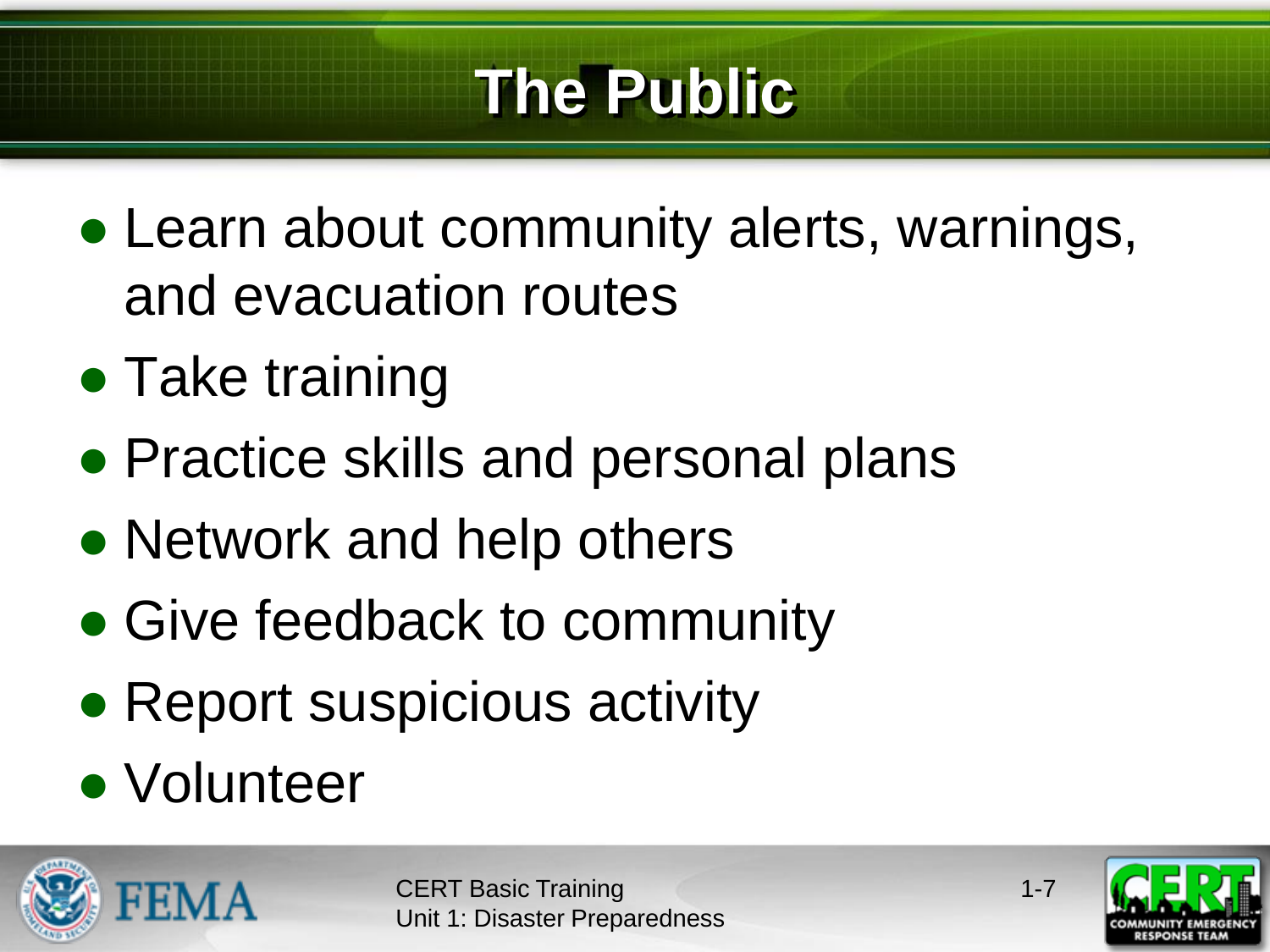#### **PREPARATION AND MITIGATION**

#### **MITIGATION**

#### noun: **mit-i-ga-tion**

the action of reducing the severity, seriousness, or painfulness of something. "the emphasis is on the identification and mitigation of pollution"

#### **We may not be able to prevent or predict disasters, but we can be better prepared to deal with them.**





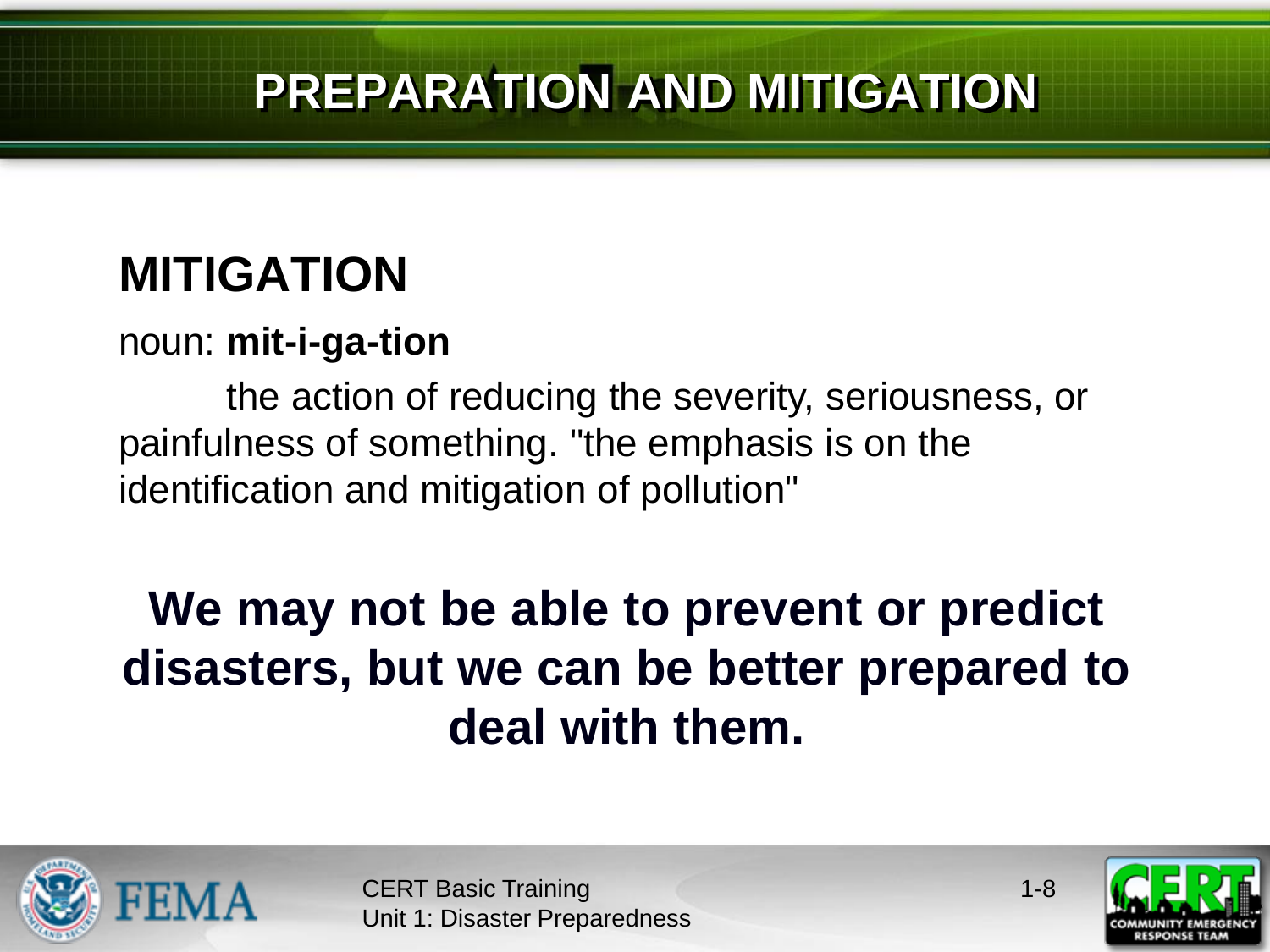## **Develop a Personal Disaster Plan**

- Where will you meet family members?
- Who is your out-of-State "check-in" contact?
- Will you have an extended stay? Shelter in place? Evacuate?
- How will you escape your home? Workplace? School? Place of worship?
- What route (and several alternates) will you use to evacuate your neighborhood?
- Do you have transportation?
- Did you practice your plan?



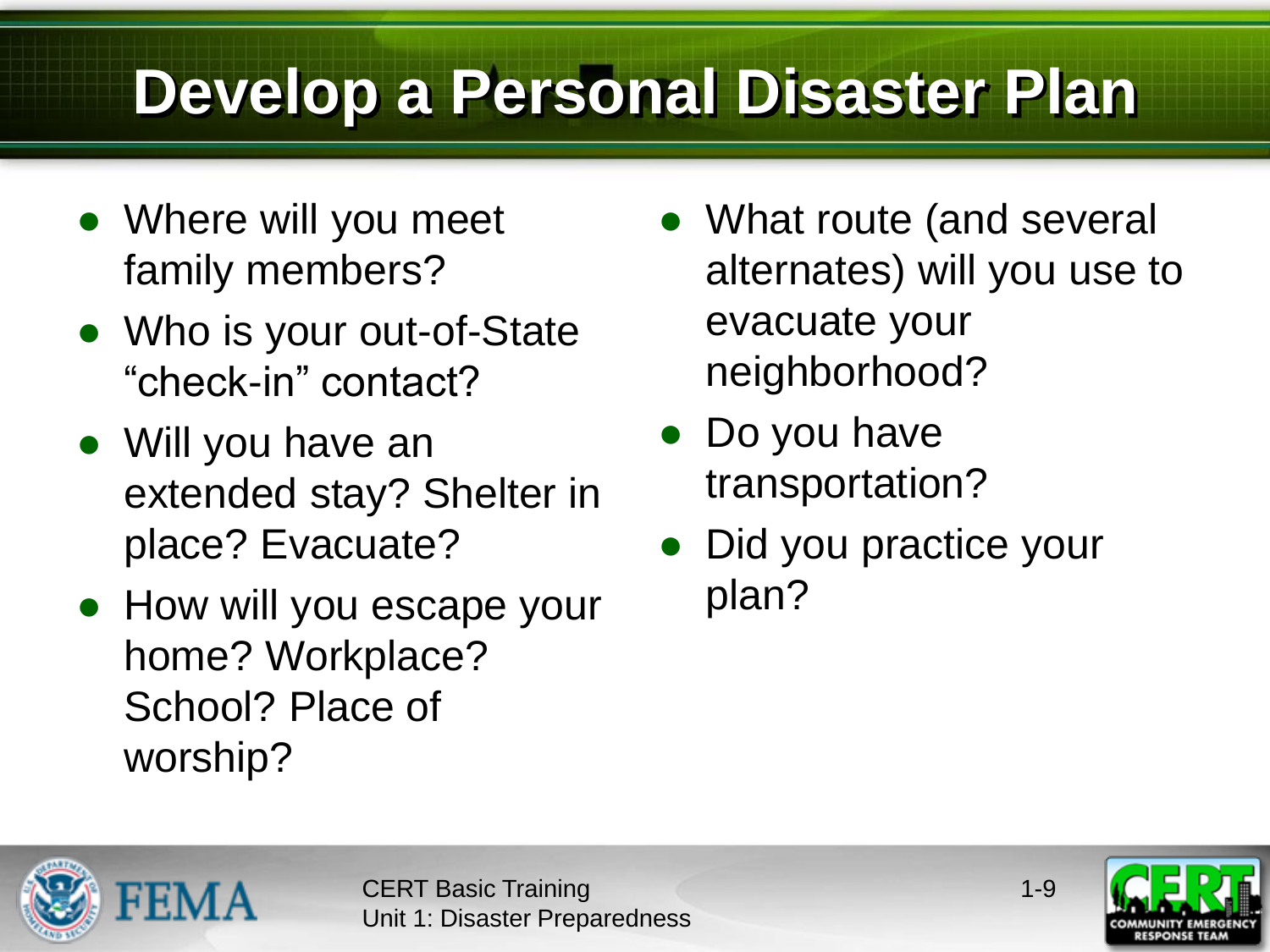### **Household Hazardous Waste**





CERT Basic Training Unit 1: Disaster Preparedness 1-10

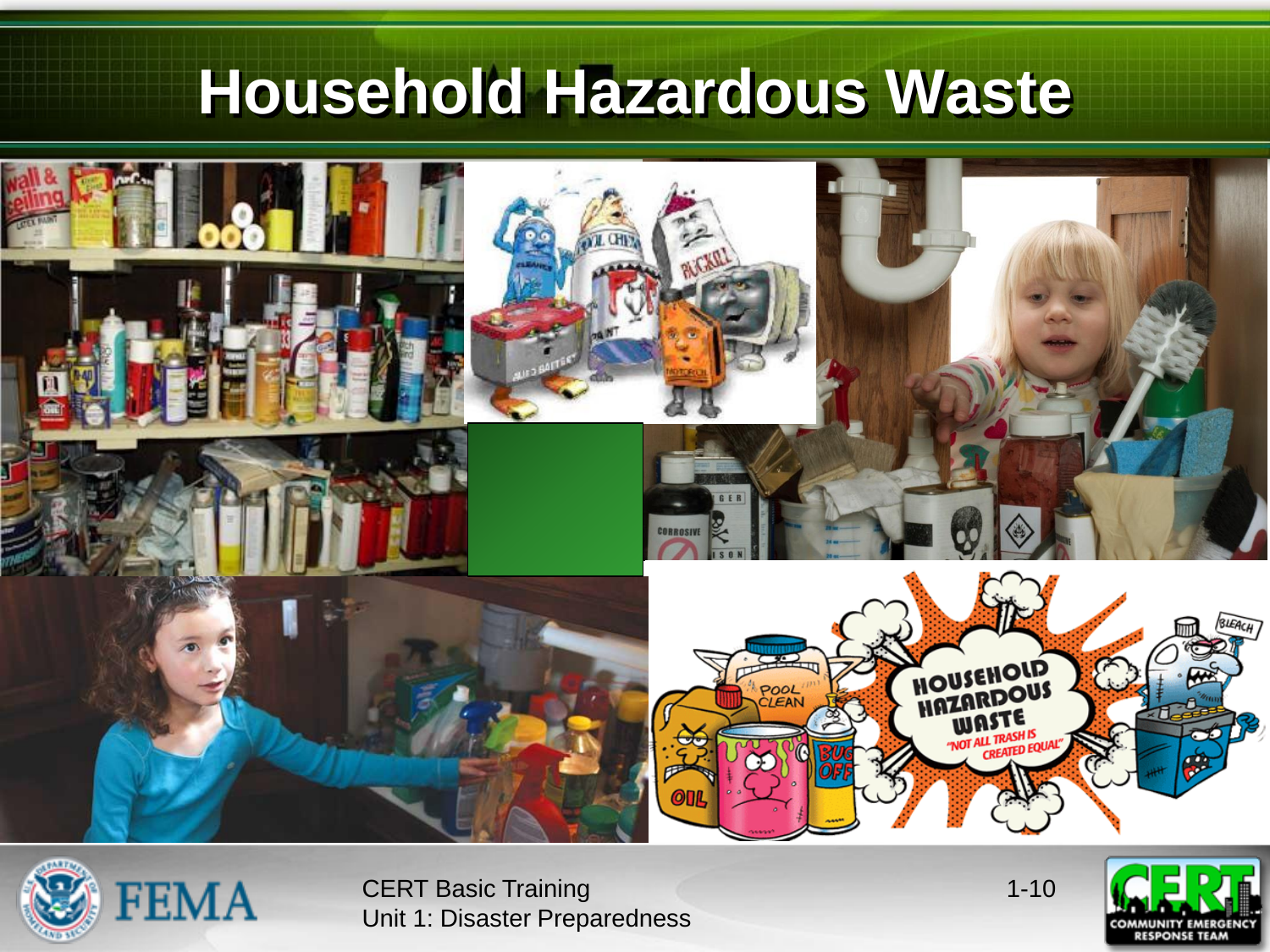#### ESCAPE PLAN *EDITH = Exit Drills In The Home*





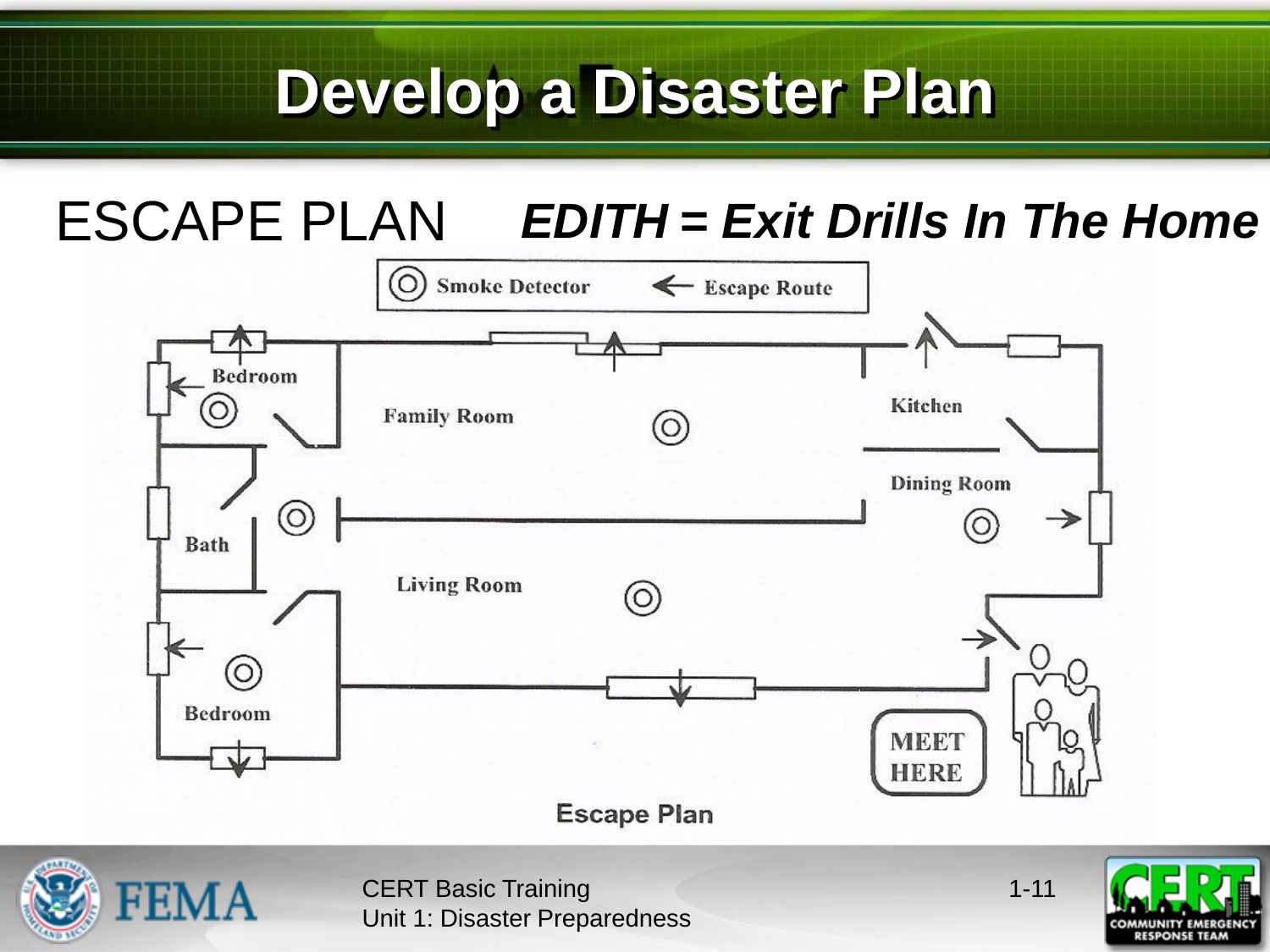### □ Role of CERT Volunteers:

- Be prepared to take care of yourself and your family for a **minimum** of 3 days, preferably 10.
	- Check your immediate surroundings.
	- $\Box$  Check on your neighbors.
	- $\Box$  Check your neighborhood.
	- $\Box$  Check in with your Upline (optional).

### $\Box$  GOAL – Do the most good for the most number of people.





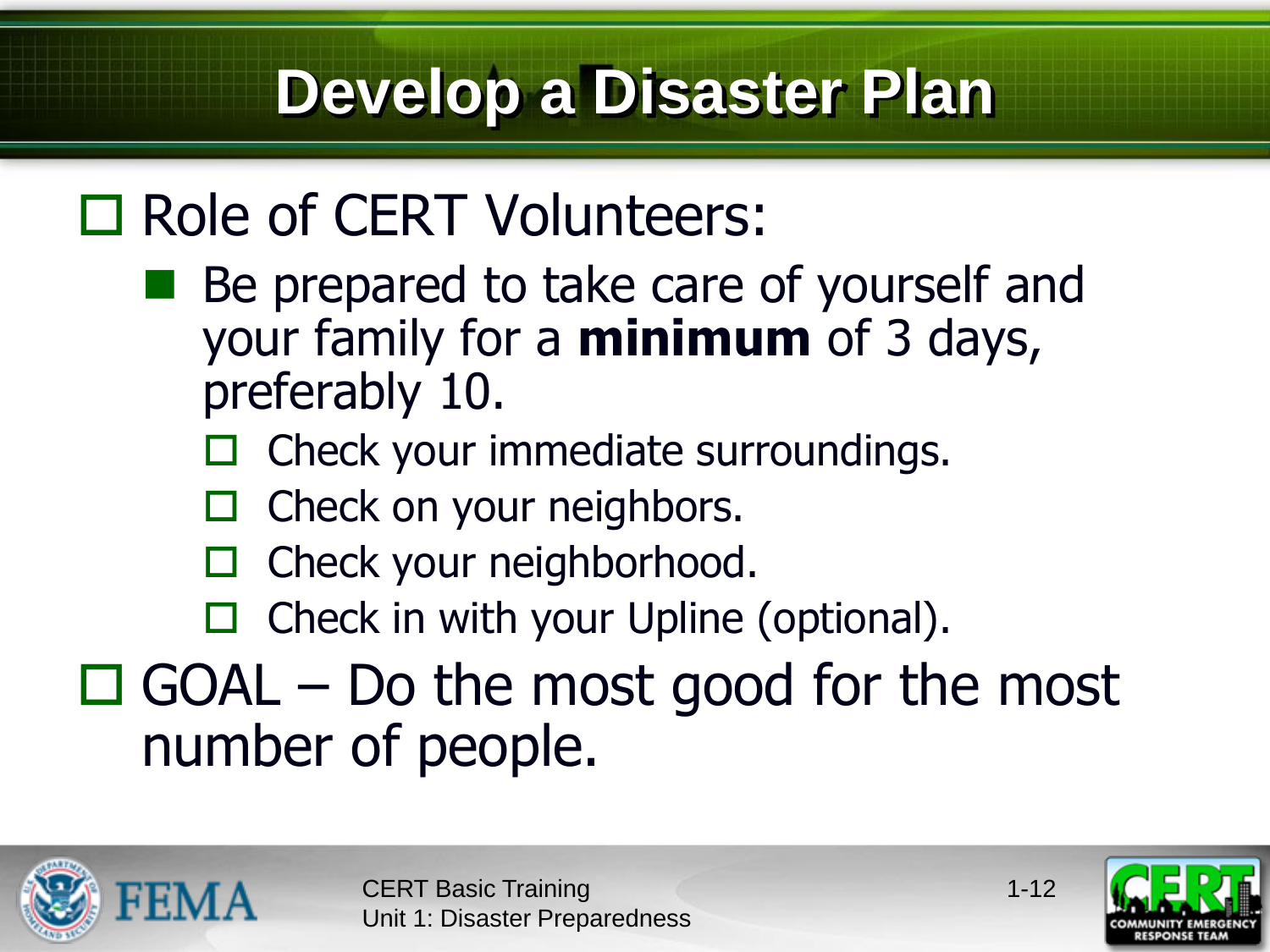### **DISASTER SUPPLIES**

 $\Box$  Rule of 3's

- 3 Kits (Home, Car, Work)
- 3 Days worth of supplies per person in each
- 3 Categories of items
	- Food
	- Water
	- $\Box$  Utility

#### At a **minimum:**

Food, Water, Flashlight, Radio, Batteries





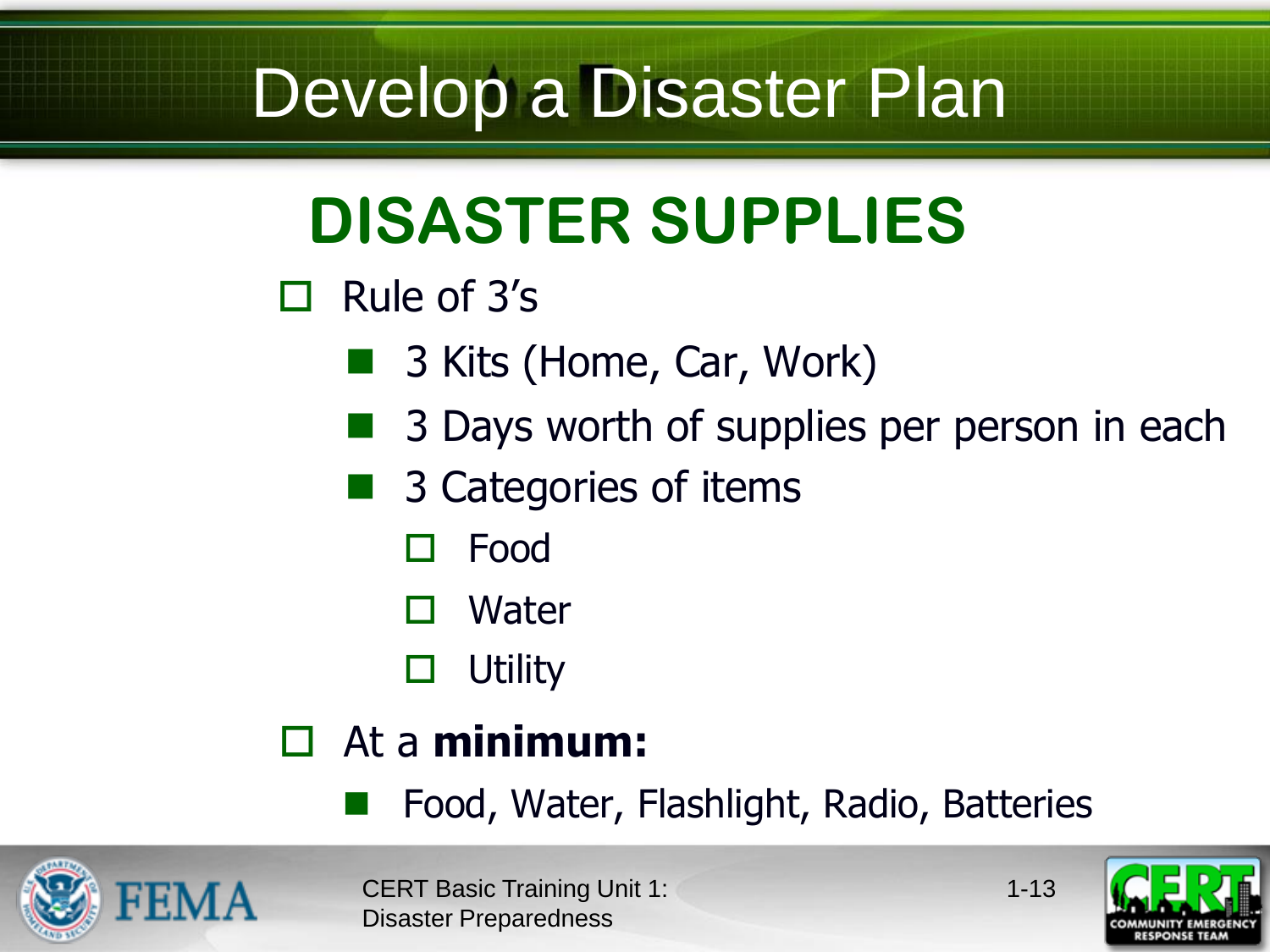### **FOOD AND WATER**

□ Canned/Packaged foods; MREs (meals ready-to-eat); foods for infants, elderly, and other special needs; comfort foods.

□ Water

- 1 gallon per person per day
- **Purifying water**
- Boxed water vs. bottled water (shelf life)
- Alternate sources of water





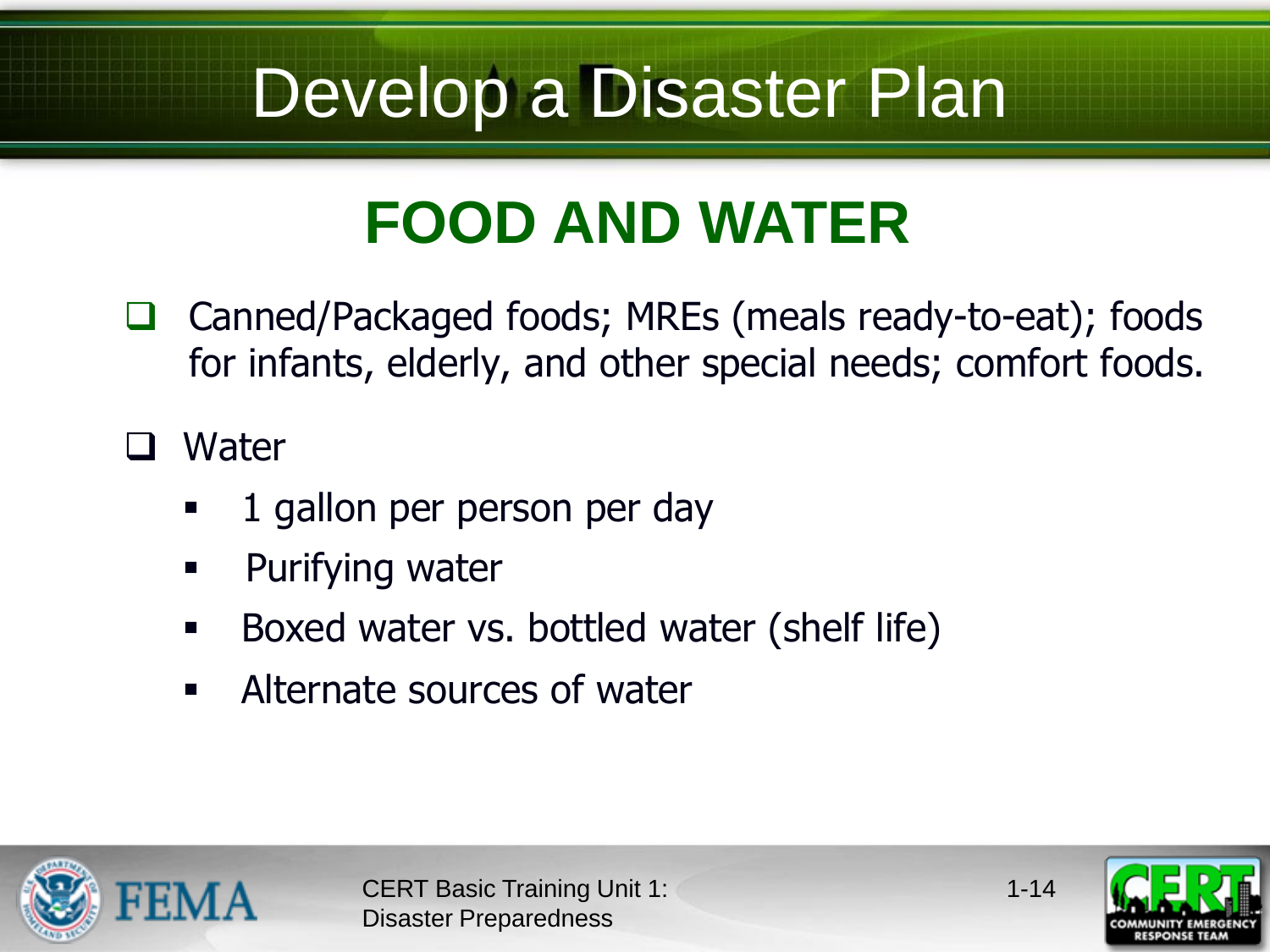### **UTILITY ITEMS**

- **O** Tools
- Cash
- Gloves
- **Blankets**
- **Q** Medications
- Duct tape
- Books
- Deck of cards
- **Q** Toilet Paper
- $\Box$  Knee pads
- **□** Sturdy shoes
- $\Box$  Helmet
- $\Box$  Fire extinguisher
- **□ First aid kit**
- □ Bleach
- **□ Glasses**
- Goggles / Mask

#### **What's missing here?**